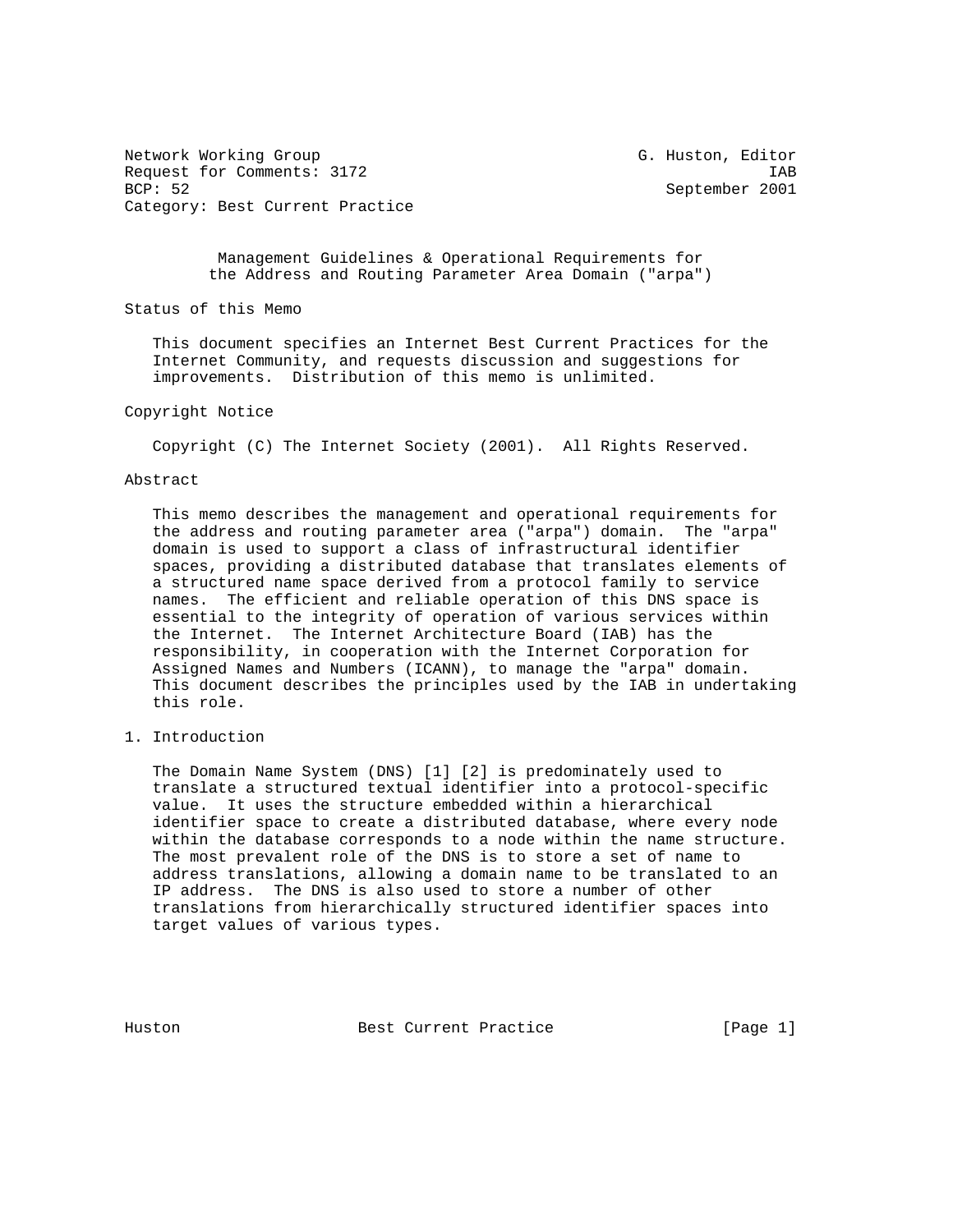The DNS is also capable of supporting a translation in the opposite direction, from protocol values to the names of service entities. One approach in using the DNS in this fashion has been to transform protocol values into a hierarchically structured identifier space, and then use these transformed protocol value names as a DNS lookup key into the appropriate DNS name hierarchy. A common use of this mechanism has been the reverse of the name to address lookup, allowing for an IPv4 address to be used to look up a matching domain name. For example, the IP address 128.9.160.55 can be associated with the domain name "www.iab.org." by creating the DNS entry 55.160.9.128.in-addr.arpa." and mapping this entry, via a DNS PTR record, to the value "www.iab.org.".

 The resolution of protocol objects into service names is used by a number of applications to associate services with a particular protocol object. The correct and efficient operation of these applications is dependent on the correct and efficient operation of the associated "arpa" domain name servers.

2. The "arpa" domain

 The "arpa" domain was originally established as part of the initial deployment of the DNS, to provide a transition mechanism from the Host Tables that were common in the ARPANET, as well as a home for the IPv4 reverse mapping domain. During 2000, the abbreviation was redesignated to "Address and Routing Parameter Area" in the hope of reducing confusion with the earlier network name.

 The Internet Architecture Board (IAB), in cooperation with the Internet Corporation for Assigned Names and Numbers (ICANN), is currently responsible for managing the Top Level Domain (TLD) name "arpa". This arrangement is documented in Appendix A. This domain name provides the root of the name hierarchy of the reverse mapping of IP addresses to domain names. More generally, this domain name undertakes a role as a limited use domain for Internet infrastructure applications, by providing a name root for the mapping of particular protocol values to names of service entities. This domain name provides a name root for the mapping of protocol values into lookup keys to retrieve operationally critical protocol infrastructure data records or objects for the Internet.

 The IAB may add other infrastructure uses to the "arpa" domain in the future. Any such additions or changes will be in accordance with the procedures documented in Section 2.1 and Section 3 of this document.

Huston Best Current Practice [Page 2]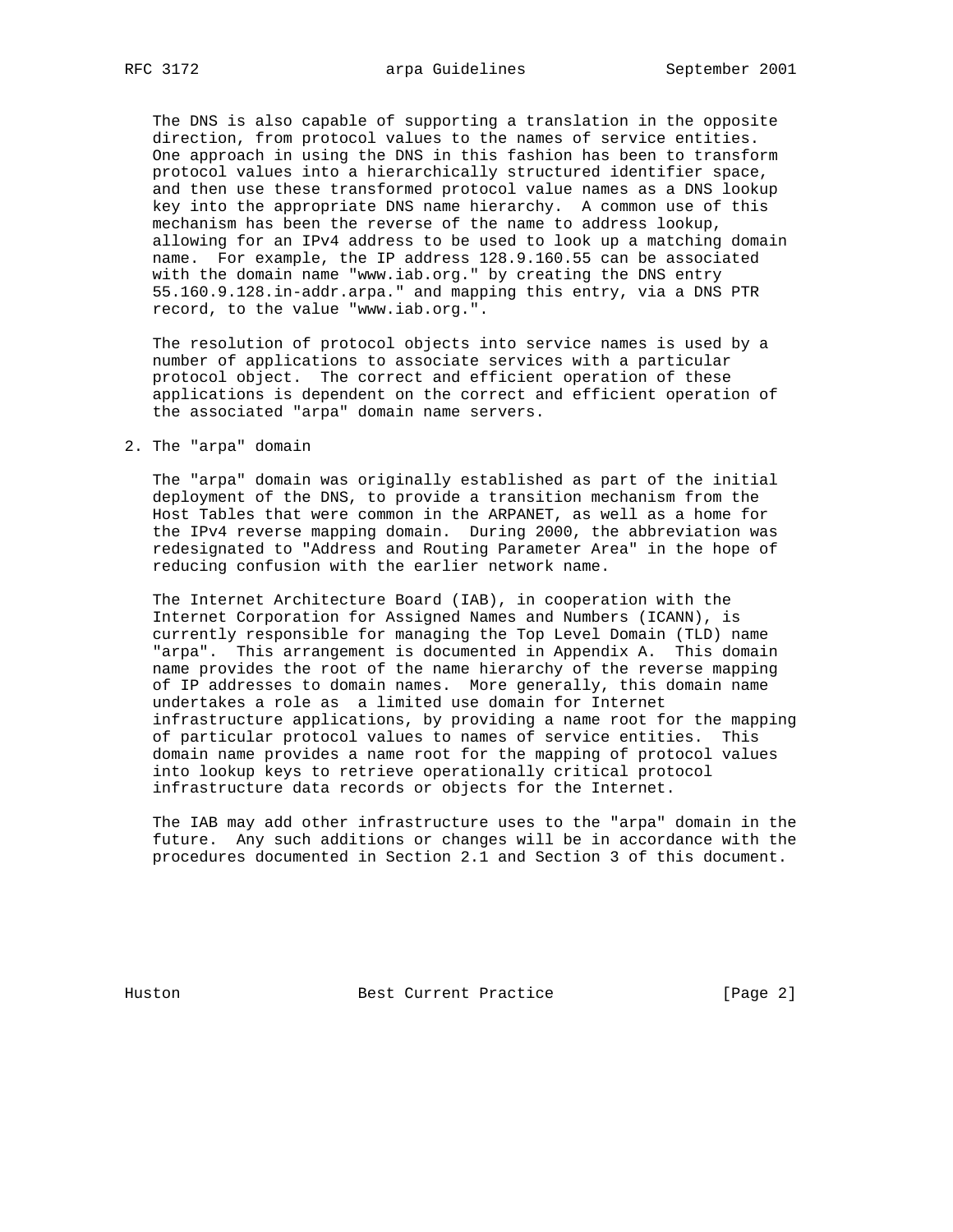This domain is termed an "infrastructure domain", as its role is to support the operating infrastructure of the Internet. In particular, the "arpa" domain is not to be used in the same manner (e.g., for naming hosts) as other generic Top Level Domains are commonly used.

 The operational administration of this domain, in accordance with the provisions described in this document, shall be performed by the IANA under the terms of the MoU between the IAB and ICANN concerning the IANA [3].

# 2.1 Criteria for "arpa" Sub-domains

 The "arpa" sub-domains are used for those protocol object sets defined as part of the Internet Standards Process [4], and are recommended to be managed as infrastructure protocol objects. Normally, the recommendation is to be made in the "IANA Considerations" section of the Internet Standard protocol specification. The recommendation should include the manner in which protocol objects are to be mapped into lookup keys, and recommendations to IANA concerning the operation of the "arpa" sub domain in conjunction with the recommendations concerning the operation of the protocol object registry itself.

 The IESG consideration of a document which proposes the use of an "arpa" sub-domain shall include consideration of the "IANA Considerations" section. If the document is approved, the IESG will ask the IAB to request the IANA to add the corresponding protocol object sub-domain domain to the "arpa" domain, in accordance with RFC 2860 [3], with administration of the sub-domain undertaken in accordance with the provisions described in this document.

### 2.2 "arpa" Name Server Requirements

 As this domain is part of the operationally critical infrastructure of the Internet, the stability, integrity and efficiency of the operation of this domain is a matter of importance for all Internet users.

 The "arpa" domain is positioned as a top level domain in order to avoid potential operational instabilities caused by multiple DNS lookups spanning several operational domains that would be required to locate the servers of each of the parent names of a more deeply nested infrastructure name. The maximal lookup set for "arpa" is a lookup of the name servers for the "arpa" domain from a root server, and the query agent is then provided with a list of authoritative "arpa" name servers.

Huston Best Current Practice [Page 3]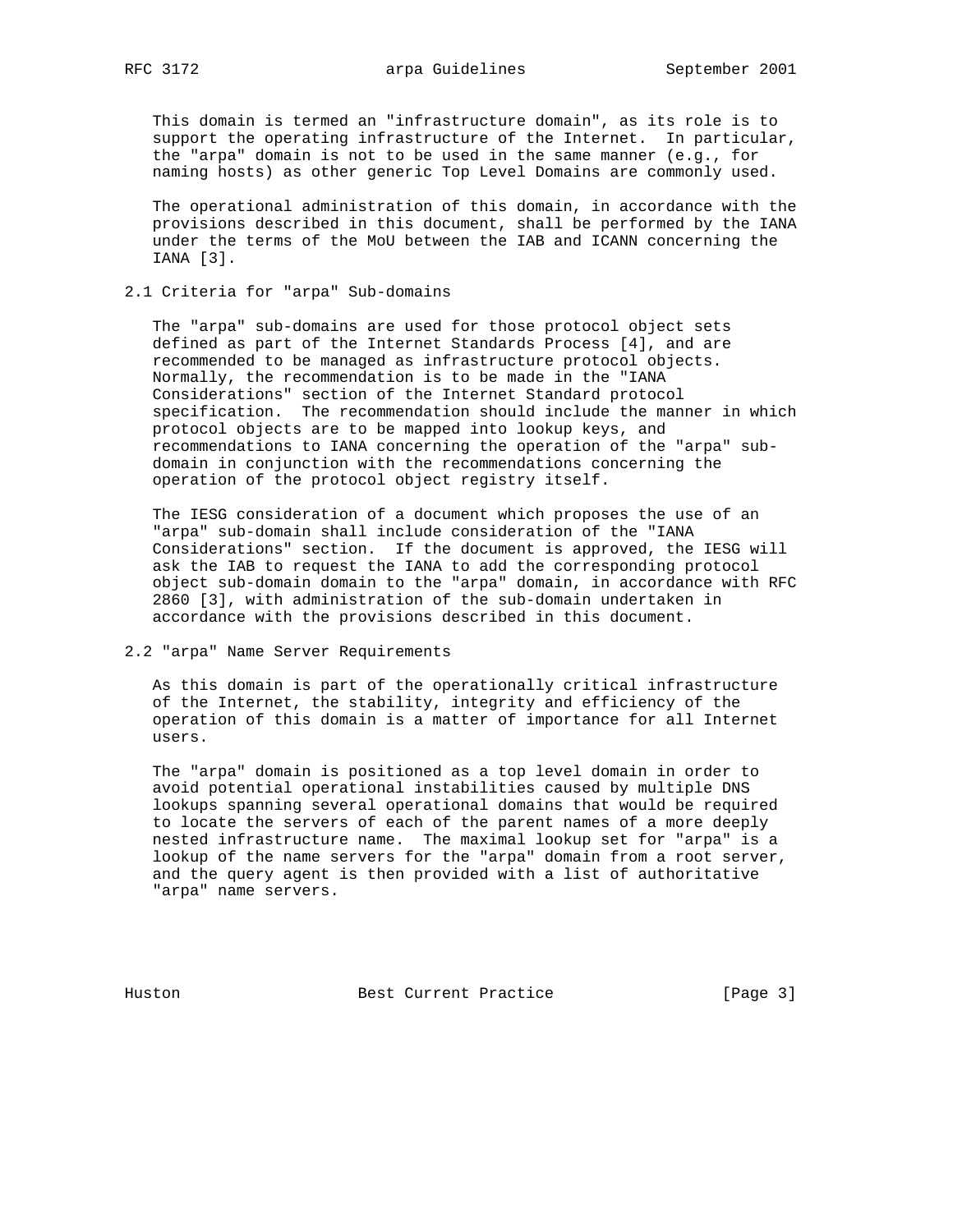The efficient and correct operation of the "arpa" domain is considered to be sufficiently critical that the operational requirements for the root servers apply to the operational requirements of the "arpa" servers. All operational requirements noted in RFC 2870 [5] as they apply to the operational requirements of the root servers shall apply to the operation of the "arpa" servers. Any revision to RFC 2870 in relation to the operation of the root servers shall also apply to the operation of the "arpa" servers.

 Many of the servers that are authoritative for the root zone (or the "." zone) also currently serve as authoritative for the "arpa" zone. As noted in RFC 2870 [5], this arrangement is likely to change in the future.

3. Delegation of "arpa" Sub-Domains

 While the decision as to which protocol elements are loaded into the "arpa" domain, and the hierarchical structure of such protocol elements, remains within the role of the IAB, the role of managing the sub-domain may be delegated by the IAB to an appropriate protocol management entity.

 The IAB shall only recommend the creation of "arpa" sub-domains corresponding to protocol entities where:

- the delegation, and the hierarchical name structure, is described by an IETF Standards Track document [4], and
- the use of the "arpa" domain is explicitly recommended in the "IANA Considerations" section of that document.

 The "IANA Considerations" section should include the name of the subdomain, the rules for how the subdomain is to be administered, and the criteria for entries within the subdomain.

4. Current Status of "arpa"

 The "arpa" domain is used for the sub-domains "in-addr.arpa" [1], "ip6.arpa" [7] and "e164.arpa" [8].

 Currently, the "arpa" zone is located on a subset of the root servers, and the zone is managed in accordance with these specifications. The IAB is working with ICANN, IANA, and the regional registries to move "arpa" and "in-addr.arpa" records from the root servers in accord with the RFC 2870 recommendation for exclusive use of those servers [5].

Huston Best Current Practice [Page 4]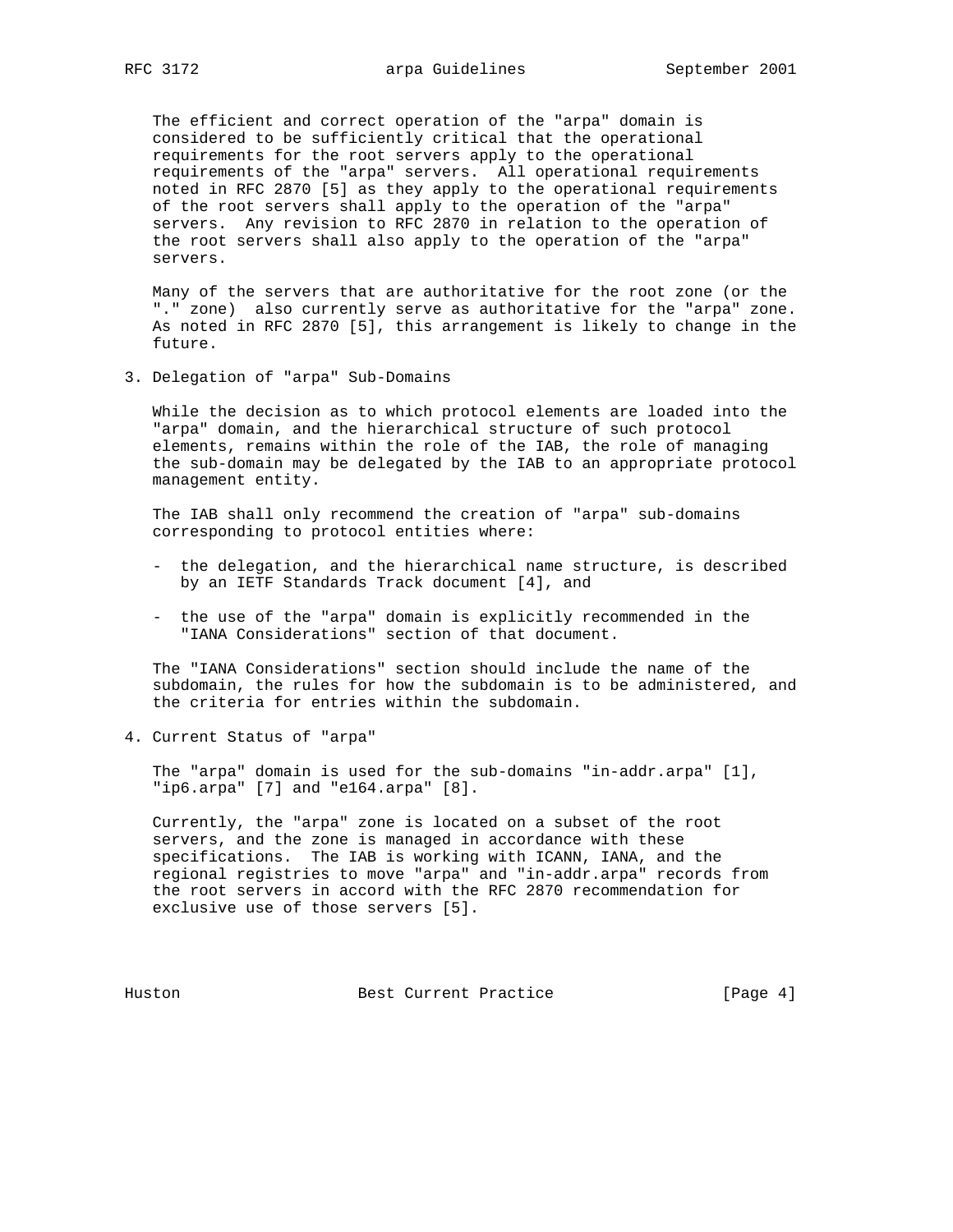The IPv4 reverse address domain, "in-addr.arpa" is delegated to the IANA. The "in-addr.arpa" zone is currently located on the same same subset of the root servers as "arpa". Sub-delegations within this hierarchy are undertaken in accordance with the IANA's address allocation practices.

 The "ip6.arpa" IPv6 reverse address domain uses a method of delegation that is the same as is used for "in-addr.arpa", where the "ip6.arpa" domain is delegated to the IANA, and names within this zone further delegated to the regional IP registries in accordance with the delegation of IPv6 address space to those registries [6] [7].

 The "e164.arpa" domain is used to map E.164 style phone numbers into URIs. This mechanism is defined in RFC 2916 [9]. RFC 2916 notes that the provision that names within this DNS zone are to be delegated to parties according to ITU recommendation E.164 [10]. RFC 3026 [8] describes the overall liaison arrangements between the IETF and ITU-T about the use of this domain.

5. Infrastructure domains elsewhere in the DNS tree

 Any infrastructure domains that are located elsewhere in the DNS tree than as sub-domains of "arpa", for historical or other reasons, should adhere to all of the requirements established in this document for sub-domains of "arpa", and consideration should be given to migrating them into "arpa" as and when appropriate.

6. Security Considerations

 The security considerations as documented in RFC 2870 [5], and any successors to that document, apply to the operation of the "arpa" servers.

 The security considerations specific to the E.164 subdomain are documented in Section 5 of RFC 2916 [9].

 Any new subdomain delegation must adequately document any security considerations specific to the information stored therein.

7. IANA Considerations

 As noted in section 3 of this document, the IAB may request the IANA to delegate the sub-domains of "arpa" in accordance with the "IANA Considerations" section of an IETF Standards Track document. This request falls under the scope of section 4 of the MoU between the IETF and ICANN concerning the IANA [3].

Huston Best Current Practice [Page 5]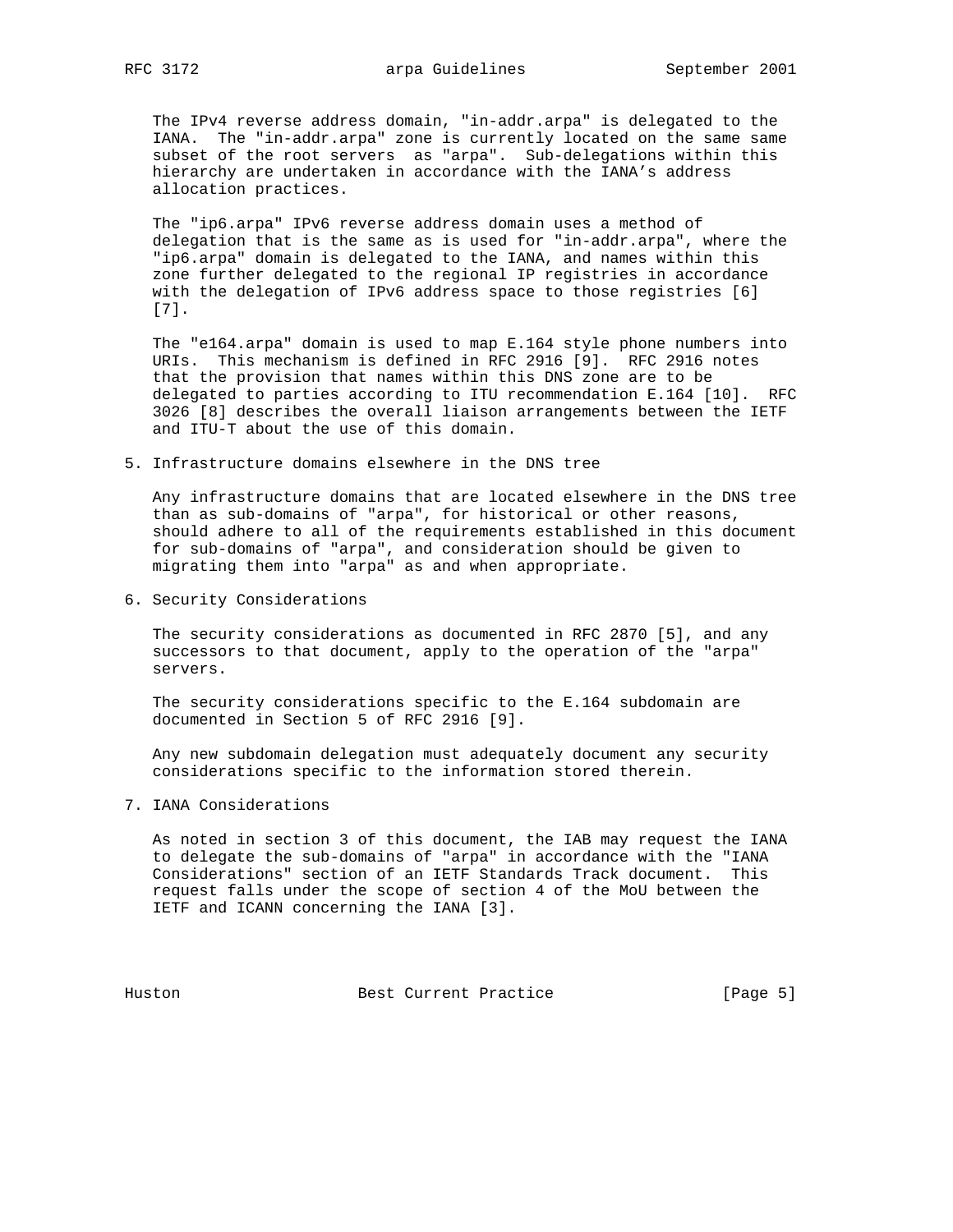# Acknowledgements

 This document is a document of the IAB, and the editor acknowledges the contributions of the members of the IAB in the preparation of the document. In addition, suggestions have been incorporated from Scott Bradner.

#### References

- [1] Mockapetris, P., "Domain names concepts and facilities", STD 13, RFC 1034, November 1987.
- [2] Mockapetris, P., "Domain names implementation and specification", STD 13, RFC 1035, November 1987.
- [3] Carpenter, B., Baker, F. and M. Roberts, "Memorandum of Understanding Concerning the Technical Work of the Internet Assigned Numbers Authority", RFC 2860, June 2000.
- [4] Bradner, S., "The Internet Standards Process -- Revision 3", BCP 9, RFC2026, October 1996.
- [5] Bush, R., Karrenberg, D., Kosters, M. and R. Plzak, "Root Name Server Operational Requirements", BCP 40, RFC 2870, June 2000.
- [6] Crawford, M. and C. Huitema, "DNS Extensions to Support IPv6 Address Aggregation and Renumbering", RFC 2874, July 2000.
- [7] Bush, R., "Delegation of IP6.arpa", BCP 49, RFC 3152, August 2001.
- [8] Blane, P., "Liaison to IETF/ISOC on ENUM", RFC 3026, January 2001.
- [9] Falstrom, P., "E.164 number and DNS", RFC 2916, September 2000.
- [10] ITU-T Recommendation E.164/I.331 (05/97): The International Public Telecommunication Numbering Plan. 1997.

Author's Address

 Internet Architecture Board Geoff Huston, Editor

iab@iab.org

Huston Best Current Practice [Page 6]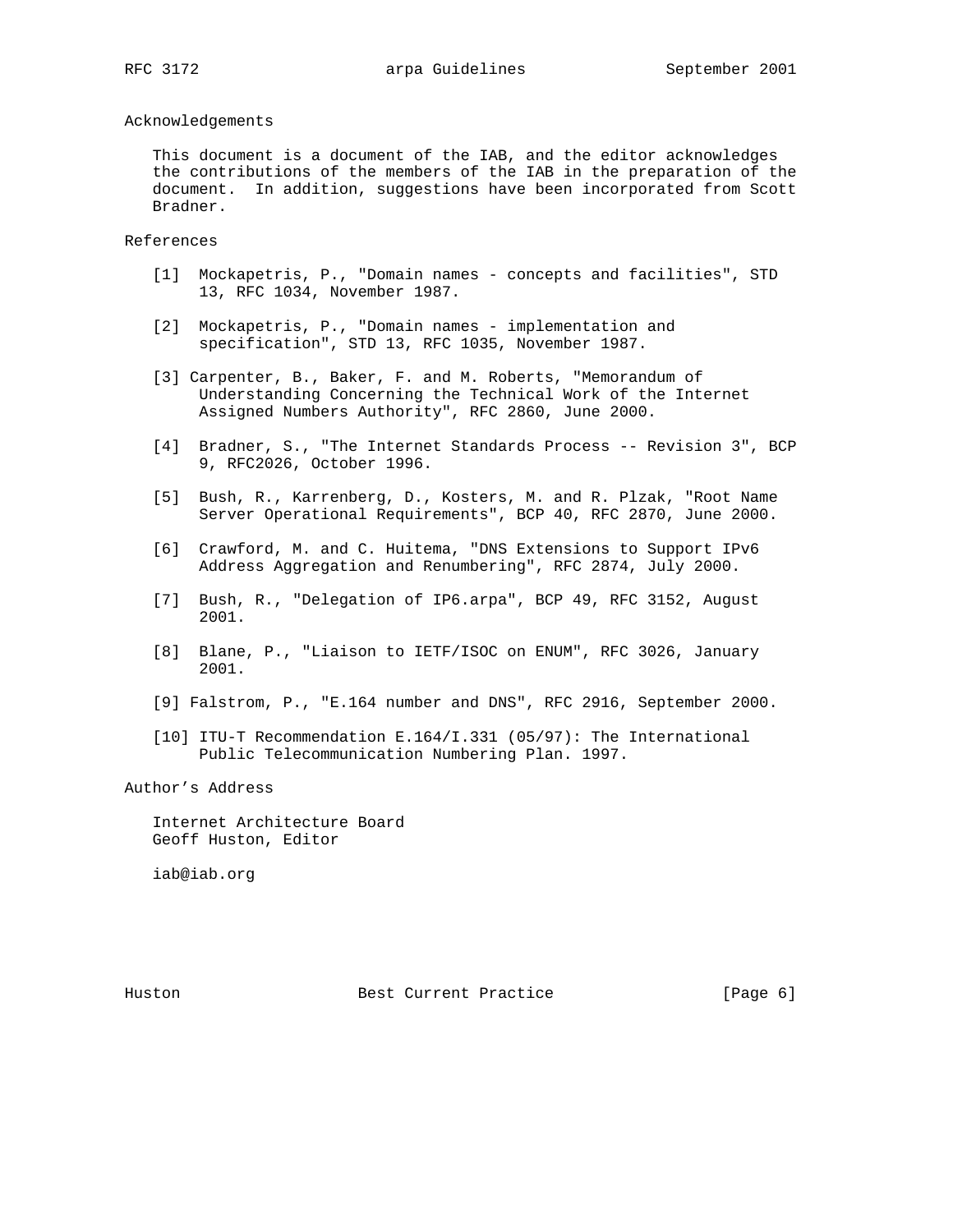Appendix A

April 28, 2000

 Mr. Louis Touton Vice-President, Secretary, and General Counsel Internet Corporation for Assigned Names and Numbers 4676 Admiralty Way, Suite 330 Marina del Rey, CA 90292

 Re: Purchase Order No. 40SBNT067020: Administration of the arpa Top Level Domain

Dear Mr. Touton:

 As noted in your organization's quotation of February 2, 2000, the arpa Top Level Domain (TLD) exists in the root zone of the domain name system as a limited use domain currently consisting of one record, in-addr.arpa. On April 14, 2000, the Defense Advanced Research Projects Agency (DARPA), formerly known as the Advanced Research Projects Agency (ARPA), officially signaled its disassociation with the arpa domain and its understanding the domain would be used by the Internet Corporation for Assigned Names (ICANN) and Numbers and the Internet Architecture Board (IAB) for additional Internet infrastructure uses.

 In keeping with the DARPA understanding, we believe that the arpa domain should be made available for this specific, limited purpose. The Department of Commerce considers this an Internet Assigned Numbers Authority (IANA) function and has requested that the WHOIS entry for the arpa domain reflect IANA as the registrant.

 Purchase Order No. 40SBNT067020 provides that "[ICANN] will perform other IANA functions as needed upon request of DOC." As such, the Department of Commerce requests that, as part of the IANA functions, ICANN undertake administration of the arpa TLD in cooperation with the Internet technical community under the guidance of the IAB, as a limited use domain for Internet infrastructure applications, including the migration of Internet infrastructure applications that currently reside in the .int TLD. Further, as indicated by DARPA, the arpa TLD string should be given a different expansion such as "Address and Routing Parameter Area" to avoid any implication that DARPA has operational responsibility for the domain.

If you have any questions, please do not hesitate to contact me.

 Sincerely, Karen Rose Purchase Order Technical Representative

Huston Best Current Practice [Page 7]